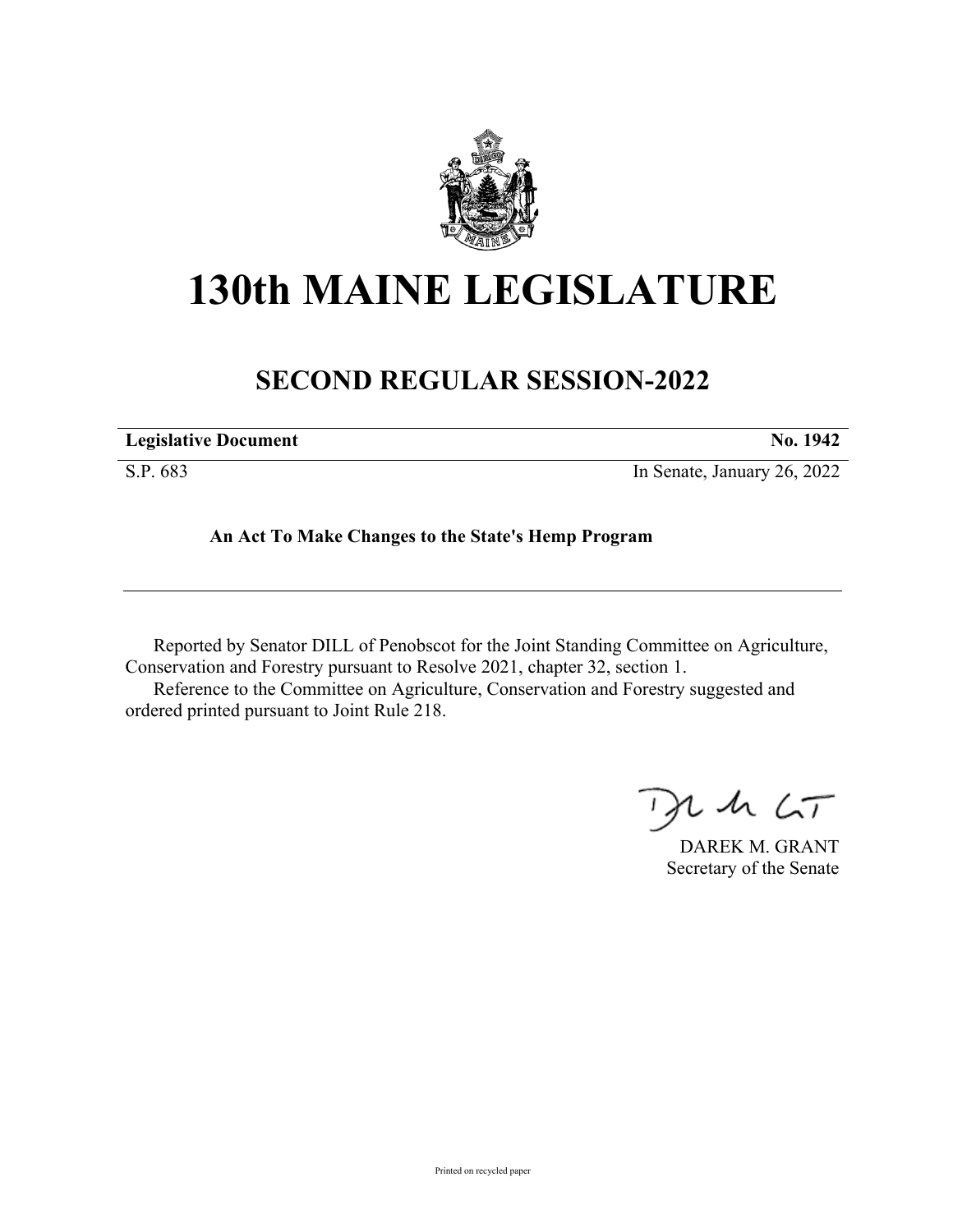1 **Be it enacted by the People of the State of Maine as follows:**

2 **Sec. 1. 7 MRSA §2231, sub-§1-A, ¶A,** as enacted by PL 2019, c. 528, §1, is 3 amended to read:

4 A. "Certified seed source" means a source of hemp seeds that are certified by a 3rd 5 party as producing hemp having a delta–9-tetrahydrocannabinol total 6 tetrahydrocannabinol concentration of not more than 0.3% 1% on a dry weight basis.

7 **Sec. 2. 7 MRSA §2231, sub-§1-A, ¶D,** as enacted by PL 2019, c. 528, §1, is 8 amended to read:

- 9 D. "Hemp" means the plant Cannabis sativa L. and any part of that plant, including 10 the seeds and all derivatives, extracts, cannabinoids, isomers, acids, salts and salts of 11 isomers, whether growing or not, with a delta–9-tetrahydrocannabinol total 12 tetrahydrocannabinol concentration of not more than  $0.3\%$  1% on a dry weight basis, 13 or as otherwise defined in federal law. "Hemp" includes agricultural commodities and 14 products derived from hemp and topical or ingestible consumer products, including 15 food, food additives and food products derived from hemp, which in their final forms 16 contain a delta-9-tetrahydrocannabinol total tetrahydrocannabinol concentration of not 17 more than 0.3% or as otherwise defined in federal law 1%. "Hemp" does not include 18 marijuana for medical use pursuant to Title 22, chapter 558–C or adult use marijuana 19 pursuant to Title 28-B, chapter 1.
- 20 **Sec. 3. 7 MRSA §2231, sub-§2,** as amended by PL 2019, c. 12, Pt. B, §1, is further 21 amended to read:
- 22 **2. Growing permitted.** Notwithstanding any other provision of law to the contrary, 23 a person may plant, grow, harvest, possess, process, sell and buy hemp if that person holds 24 a license issued pursuant to subsection 4, except that a person may plant and grow up to 3 25 hemp plants on no more than one acre of land area or within an indoor facility and harvest, 26 possess and process that hemp for personal use without a license. A person may also plant, 27 grow, harvest, possess, process, sell and buy hemp in accordance with a license issued to 28 that person by the United States Department of Agriculture pursuant to 7 United States 29 Code, Section 1639q or any other federal statute or regulation. A grower licensee may 30 plant, grow and harvest only hemp that is grown from seeds saved by the grower licensee 31 as provided in paragraph A, acquired from a certified seed source, grown from a clone that 32 is produced from seeds acquired from a certified seed source or propagated from tissue 33 cultures that are removed from live plants grown from seeds acquired from a certified seed 34 source. A grower licensee may acquire hemp seeds directly from a certified seed source or 35 from a hemp seed distributor licensed in this State distributing hemp seeds pursuant to 36 subsection 2‑A.
- 37 A. A grower licensee may save seeds from hemp plants that the person has grown and 38 harvested and, after having ensured through testing by an independent 3rd-party tester 39 that the plants that will grow from the seeds will meet the definition of hemp, may use 40 those seeds for breeding and planting hemp.
- 41 B. A grower licensee, within 14 days after planting hemp seeds or clones, shall provide 42 to the commissioner a listing of the varieties of seeds or clones planted and a statement 43 that the seeds or clones meet the definition of hemp. This paragraph may not be